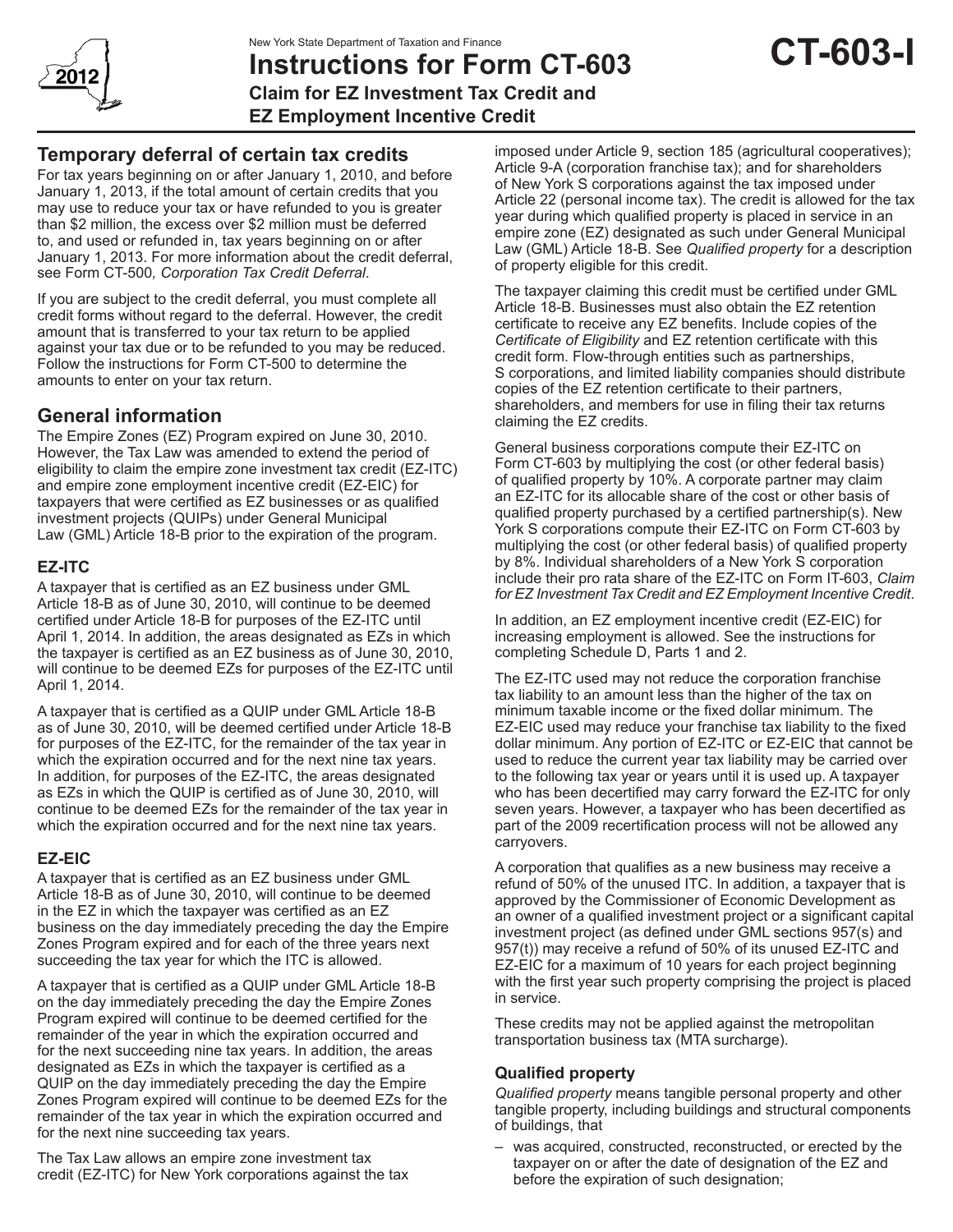- is depreciable under Internal Revenue Code (IRC) section 167;
- has a useful life of four years or more;
- was acquired by the taxpayer by purchase under IRC section 179(d);
- is located in an EZ; and
	- is principally used by the taxpayer in the production of goods by manufacturing, processing, assembling, refining, mining, extracting, farming, agriculture, horticulture, floriculture, viticulture, or commercial fishing; or
	- is an industrial waste treatment facility or air pollution control facility, used in the taxpayer's trade or business; or
	- is research and development property.

Types of property that **do not** qualify for this EZ-ITC are as follows:

- property leased to others
- retail equipment, office furniture and equipment
- excavating and road building equipment
- public warehouses used to store the taxpayer's goods
- electricity generating equipment

Do not include in the investment credit base any amount that was expensed under IRC section 179(a).

When an acquisition, construction, reconstruction, or erection is started during the period of designation and completed after the expiration of that period, the credit is computed based on the expenditures paid or incurred during the period of designation. Expenditures paid or incurred after the designated period may qualify for the ITC under Tax Law, Article 9-A, section 210.12.

A recapture of EZ-ITC and EZ-EIC previously allowed must be computed on Schedule E if the property is disposed of or ceases to be in qualified use prior to the end of its useful life.

If qualified property is acquired to replace other insured property that was stolen or destroyed by fire, storm, shipwreck, or other casualty, the basis of the replacement property is its cost reduced by any amount of gain not recognized for federal income tax purposes because the insurance proceeds were invested in the replacement.

You may elect to take the EZ-ITC on qualified property in lieu of the ITC.

## **Definitions**

*Manufacturing* means the process of working raw materials into wares suitable for use or giving new shapes, new quality, or new combination to matter that already has gone through some artificial process by the use of machinery, tools, appliances, and other similar equipment.

*Property used in the production of goods* includes machinery, equipment, or other tangible property that is principally used in the repair and service of other machinery; equipment or other tangible property used principally in the production of goods; and all facilities used in the production operation, including storage of material to be used in production and the products that are produced.

*Industrial waste treatment facilities* are facilities for the treatment, neutralization, or stabilization of industrial waste and other wastes (as the terms *industrial waste* and *other wastes* are defined in Environmental Conservation Law (ECL) section 17-0105) from a point immediately preceding the treatment, neutralization, or stabilization to the point of disposal. This property includes the necessary pumping and transmitting

facilities, but excludes facilities installed for the primary purpose of salvaging materials that are usable in the manufacturing process or are otherwise marketable. **Attach** the certificate of compliance concerning industrial waste treatment facilities and industrial waste treatment controlled process facilities (ECL section 17-0707).

*Air pollution control facilities* are facilities that remove, reduce, or render less noxious air contaminants emitted from an air contamination source (as the terms *air contaminant* and *air contamination source* are defined in ECL section 19‑0107) from a point immediately preceding the removal, reduction, or rendering to the point of discharge of air meeting emission standards as established by the Department of Environmental Conservation. The term also includes flue gas desulfurization equipment and attendant sludge disposal facilities, fluidized bed boilers, precombustion coal cleaning facilities or other facilities. It does not include facilities installed primarily to salvage materials that are usable in the manufacturing process or are marketable, or that rely for their efficacy on dilution, dispersion, or assimilation of air contaminants in the ambient air after emission. **Attach** the certificate of compliance concerning air pollution control facilities and air pollution controlled process facilities (ECL section 19-0309).

*Research and development property* is property used for research and development in the experimental or laboratory sense, but not for the ordinary testing or inspection of materials or products for quality control, efficiency surveys, management studies, consumer surveys, advertising, promotions, or research in connection with literary, historical or similar projects.

## **Line instructions**

**Line A –** If you are claiming a credit based on costs passed through to you from a partnership, mark an *X* in the box.

**New York C corporations:** Complete all applicable schedules.

**New York S corporations:** Do not complete Schedule B.

#### **Schedule A**

#### **Part 1 – Computation of EZ investment tax credit (EZ-ITC)**

**Line 1 –** New York S corporations: Transfer this amount to Form CT-34-SH, *New York S Corporation Shareholders' Information Schedule*. Skip lines 2 and 3.

**Line 4 –** New York S corporations: Transfer this amount to the EZ-ITC recapture line on Form CT-34-SH. Skip line 5.

**Line 5 –** New York C corporations: If the amount on line 3 is greater than the amount on line 4, subtract line 4 from line 3. This is the amount of your EZ-ITC.

If the amount on line 4 is greater than the amount on line 3, you have a net recaptured EZ-ITC. Subtract line 3 from line 4 and enter the result as a negative number with a minus (-) sign in the appropriate box of the tax credits section of your franchise tax return.

#### **Part 2 – Computation of EZ employment incentive credit (EZ-EIC)**

**Line 6 –** New York S corporations: Transfer this amount to Form CT-34-SH. Skip lines 7 and 8.

**Line 9 –** New York S corporations: Transfer this amount to the EZ-EIC recapture line on Form CT-34-SH. Skip line 10.

**Line 10 –** New York C corporations: If the amount on line 8 is greater than the amount on line 9, subtract line 9 from line 8. This is the amount of your EZ-EIC.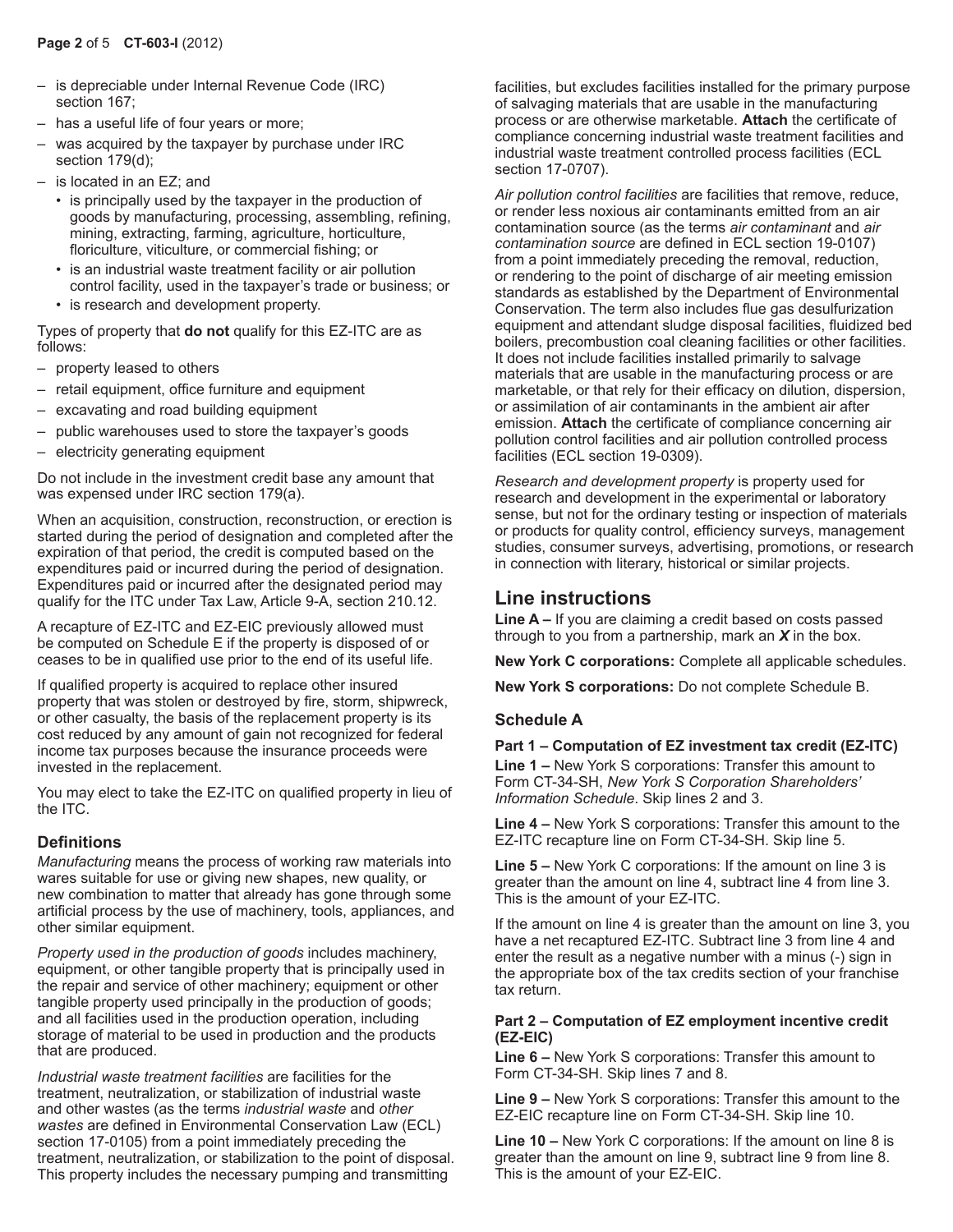If the amount on line 9 is greater than the amount on line 8, you have a net recaptured EZ-EIC. Subtract line 8 from line 9 and enter the result as a negative number with a minus (-) sign in the appropriate box of the tax credits section of your franchise tax return.

## **Schedule B**

#### **Part 1 – Computation of EZ-EIC and EZ-ITC used** *(New York C corporations only)*

**Use Column A** to determine the amount of EZ-EIC that may be applied in the current period.

**Use Column B** to determine the amount of EZ-ITC that may be applied in the current period.

#### **Line 11**

**Column A –** Enter the amount from the following franchise tax returns, **plus** any net recapture of other tax credits, **minus** all other credits claimed, including credits claimed by other members of your combined group, before the EZ-EIC claimed on Form CT-603:

- Form CT-3, line 78
- Form CT-3-A, line 77
- Form CT-185, line 6

If you wish to apply the EZ-ITC before the EZ-EIC, be sure to also subtract the EZ-ITC used this period (shown on line 15, column B). Certain credits must be applied before the EZ-EIC. Refer to the instructions of your franchise tax return to determine the order of credits that applies. Article 9-A taxpayers refer to Form CT-600-I, *Instructions for Form CT-600*, for the order of credits that applies.

**Column B –** Enter the amount from the following franchise tax returns, **plus** any net recapture of other tax credits, **minus** all other credits claimed, including credits claimed by other members of your combined group, before the EZ-ITC claimed on Form CT-603:

- Form CT-3, line 78
- Form CT-3-A, line 77
- Form CT-185, line 6

If you wish to apply the EZ-EIC before the EZ-ITC, be sure to also subtract the EZ-EIC used this period (shown on line 15, column A). Certain credits must be applied before the EZ-ITC. Refer to the instructions of your franchise tax return to determine the order of credits that applies. Article 9-A taxpayers refer to Form CT-600-I for the order of credits that applies.

**Line 16 –** If your total credits from all sources are **\$2 million or less**, enter the amount from line 16 on your franchise tax return.

If your total credits from all sources are **more than \$2 million**, you may be subject to the temporary credit deferral. Complete line 16 but do not enter the amount from line 16 on your franchise tax return. See Form CT-500 to determine the proper amounts to enter on your franchise tax return.

#### **Part 2 – Credits available for refund or carryforward**

*(New York C corporations only)*

If you are not a qualified business or a new business, skip lines 20a, 20b, and 20c. Enter your line 19 amount on line 21.

**Lines 20a, 20b, and 20c –** A qualified business or a new business, may elect to treat 50% (.5) of the current year EZ-ITC available to be carried forward as an overpayment of tax to be refunded. The election applies to an EZ-ITC computed for a tax year beginning on or after January 1, 1994.

A *qualified business* is a corporation that is an owner of a qualified investment project or significant capital investment project (as those terms are defined in GML sections 957(s) and 957(t)).

Under Article 9-A, section 210.12(j), a *new business* is any corporation **except** for a corporation

- in which over 50% of the number of shares of stock entitling their holders to vote for the election of directors or trustees is owned or controlled either directly or indirectly by a taxpayer subject to tax under Tax Law Article 9-A; Article 9, section 183, 184, 185 or 186; Article 32; or Article 33; or
- that is substantially similar in operation and in ownership to a business entity taxable, or previously taxable, under Article 9-A; Article 9, section 183, 184, 185 or 186; Article 32; Article 33; or former Article 23 (or that would have been subject to tax under Article 23, as such article was in effect on January 1, 1980); or the income or losses are or were includable under Article 22, whereby the intent and purpose of section 210.12-B concerning refunding of credit to new businesses would be evaded; or
- that has been subject to tax under Article 9-A for more than five tax years, excluding short tax years (less than 12 months).

**Line 20a –** A qualified business as defined above, when determining the amount to be included on line 20a, may only include amounts attributable to the amount of credit allowed for property which is part of the qualified investment project or significant investment project. New businesses as defined above: enter the lesser of 50% of line 1 or 50% of line 19.

**Lines 20b and 20c –** If your total credits from all sources are **\$2 million or less**, enter the amounts from lines 20b and 20c on your franchise tax return.

If your total credits from all sources are **more than \$2 million**, you may be subject to the temporary credit deferral. Complete lines 20b and 20c but do not enter the amounts from lines 20b and 20c on your franchise tax return. See Form CT-500 to determine the proper amounts to enter on your franchise tax return.

**Line 21 –** Qualified or new businesses: Subtract line 20a from line 19. All other businesses: Enter your line 19 amount on line 21.

**Line 24 –** If you are not a qualified business: Skip lines 25a, 25b, and 25c; enter your line 24 amount on line 25d.

**Lines 25a, 25b, and 25c –** Complete these lines only if you are a corporation that owns a qualified investment project or a significant capital investment project. You may elect to treat 50% of the current year unused EZ-EIC available to be carried forward as an overpayment of tax to be refunded.

**Lines 25b and 25c –** If your total credits from all sources are **\$2 million or less**, enter the amounts from lines 25b and 25c on your franchise tax return.

If your total credits from all sources are **more than \$2 million**, you may be subject to the temporary credit deferral. Complete lines 25b and 25c but do not enter the amounts from lines 25b and 25c on your franchise tax return. See Form CT-500 to determine the proper amounts to enter on your franchise tax return.

**Line 25d –** Qualified businesses: Subtract line 25a from line 24. If you are not a qualified business: See line 24 instructions. Keep this amount in your records. You will need to refer to this figure when completing your Form CT-603 for next year.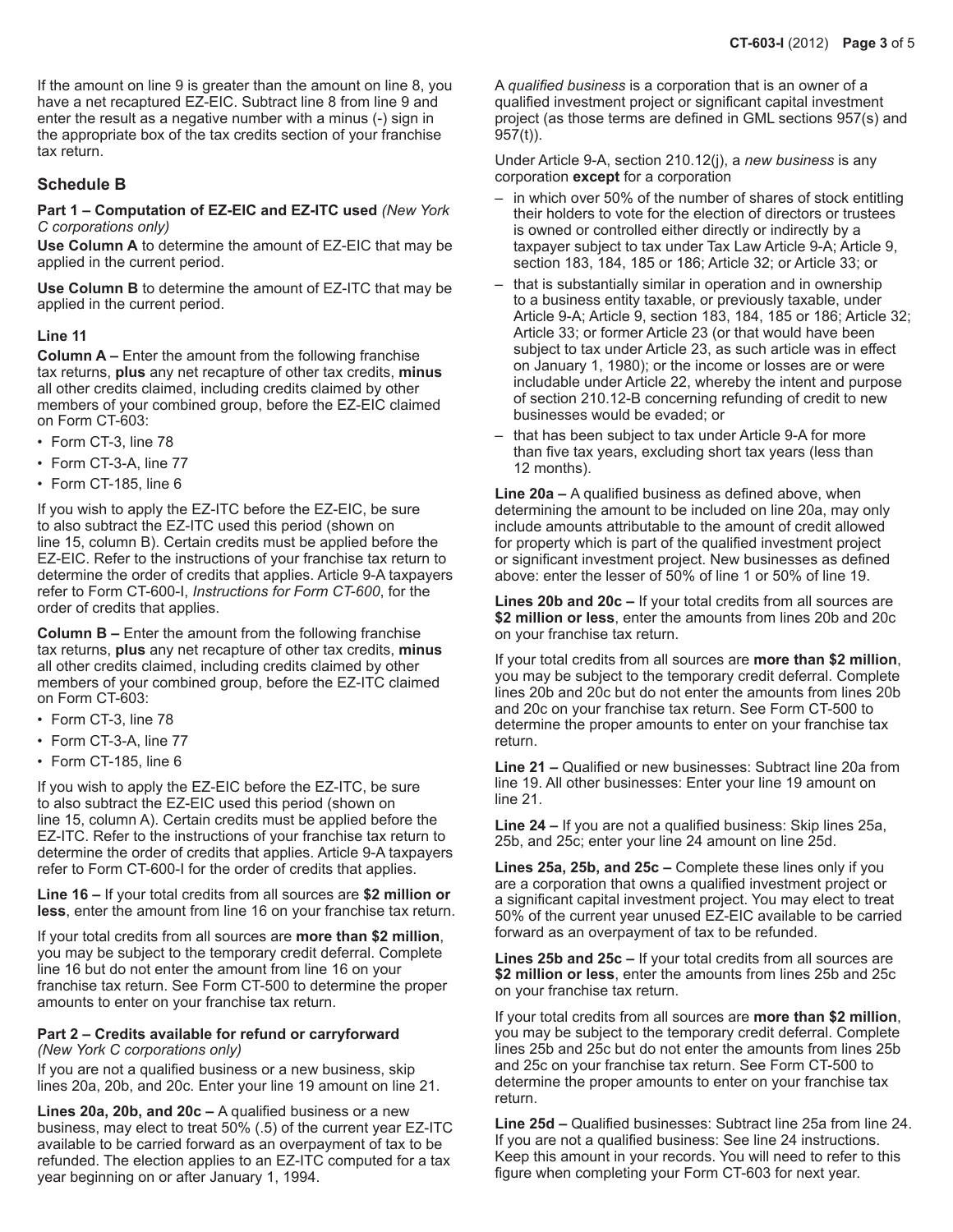## **Schedule C – EZ-ITC**

**Columns A and B –** List in these columns a clear description of qualified property placed in service during this tax period and the principal manufacturing or productive use of each item of property. Corporate partners include your allocable share of qualified property purchased by the certified partnership. This information is reported on Form IT-204-CP, *New York Corporate Partner's Schedule K-1*. List individual items of machinery and equipment separately; do not show them as one general category such as *machinery*. Describe the property in terms that a layman can understand. Attach additional pages if necessary.

## **Schedule D – EZ-EIC**

If you acquire, construct, reconstruct, or erect property for which an EZ-ITC is allowed, an EZ-EIC may be allowed in the following three years.

The amount of the EZ-EIC allowed is 30% of the original tax credit for each of the three years following the year for which the original EZ-ITC was allowed. However, the credit is allowed only for those years during which your average number of employees (except general executive officers) in the EZ in which the property is located is at least 101% of the average number of employees (except general executive officers) in the EZ in which the property is located during the tax year immediately preceding the tax year for which the original EZ-ITC was allowed, or in the case of a newly designated EZ, the average number of employees located in the area which was subsequently designated as the EZ.

If you did not have a tax year for New York State immediately preceding the year in which the EZ-ITC was originally allowed, your average number of employees in the EZ in which the property is located in the tax year in which the EZ-EIC is claimed must be at least 101% of your average number of employees in the EZ in which the property is located in the tax year in which the EZ-ITC was originally allowed, or in the case of a newly designated EZ, the area which was subsequently designated as the EZ.

**New York C corporations:** The EZ-EIC can reduce the corporate tax liability to the fixed dollar minimum. Carry over any EZ-EIC that cannot be used to reduce the tax liability for the current year to the following year or years.

Certain qualified corporations may claim a refund of the EZ-EIC. See lines 25a, 25b, and 25c.

#### **Part 1 – Eligibility for EZ-EIC**

Complete Part 1 to determine if you are eligible for the credit. If you are eligible, complete Part 2.

All references to *current tax year* mean the tax year covered by this claim.

**Column A –** Enter the current tax year and the base year. The *base year* is the year preceding the year you claimed the original EZ-ITC. However, if your business was not in operation in New York State during that year, the *base year* is the year in which you claimed the EZ-ITC.

**Columns B, C, D and E –** Enter the total number of employees employed within the EZ on each of the dates listed that occurred during your tax year.

**Example:** *A taxpayer filing a tax return for a fiscal year beginning September 1, 2011, and ending August 31, 2012, would enter the number of employees employed in the EZ on the following dates: September 30, 2011, December 31, 2011, March 31, 2012, and June 30, 2012.*

**Column G –** Unless you have a short tax year, divide the amount in column F by four. If you have a short tax year, divide the amount in column F by the number of dates shown in columns B through E that occur during the short tax year.

**Column H –** Divide the average number of employees in the current tax year by the average number of employees in the base year (column G), and carry the result to two decimal places. If the percentage in column H is at least 101% (1.01), complete Part 2. If the percentage in column H is less than 101%, you do not qualify for the EIC for this year. Do not complete Schedule D, Part 2.

### **Part 2 – Computation of EZ-EIC**

Use Schedule D, Part 2 to determine the amount of the EZ-EIC allowed for each year of eligibility listed in Part 1.

#### **Example:**

*A corporation acquired qualified property in 2009 at a cost of \$100,000.*

| Year | Average number of<br>EZ employees                                        | EZ-EIC<br>available for use |
|------|--------------------------------------------------------------------------|-----------------------------|
| 2008 | 200                                                                      | XXX                         |
| 2009 | not required                                                             | <b>XXX</b>                  |
| 2010 | 202                                                                      | \$3,000 (30% of \$10,000)   |
| 2011 | 199                                                                      | $-0-$ *                     |
| 2012 | 205                                                                      | \$3,000 (30% of \$10,000)   |
|      | $*$ In 2011, the overage number of $E7$ employees wee loss than 1018/ of |                             |

*\* In 2011, the average number of EZ employees was less than 101% of the number employed in 2008.*

#### **Schedule E – Computation of recapture of EZ-ITC and EZ-EIC**

When property on which an EZ-ITC has been allowed is disposed of or ceases to be in qualified use before the end of its useful life, the difference between the credit taken and the credit allowed for actual use must be added back to the tax otherwise due in the year of disposition or disqualification.

The decertification of a business enterprise in an EZ is a disposal or cessation of qualified use on the effective date of the decertification. If a business is decertified, any amount of credit not required to be recaptured may be carried forward for up to seven tax years after the tax year that the credit is allowed. The taxpayer may claim the regular ITC for property that ceases to qualify as a result of the decertification.

The recapture provisions do not apply to a partner in a partnership with respect to manufacturing property, if the partner disposes of its partnership interest if:

- the basis for federal income tax purposes of the manufacturing property (or a project that includes such property) was \$300 million or more at the time it was placed in service by the partnership in the EZ, and
- the partner owned its partnership interest for at least 3 years from the date such property was placed in service by the partnership in the EZ

However, if the property ceases to be in qualified use after it is placed in service, the recapture provisions would still apply to the partner in the year the property ceases to be in qualified use.